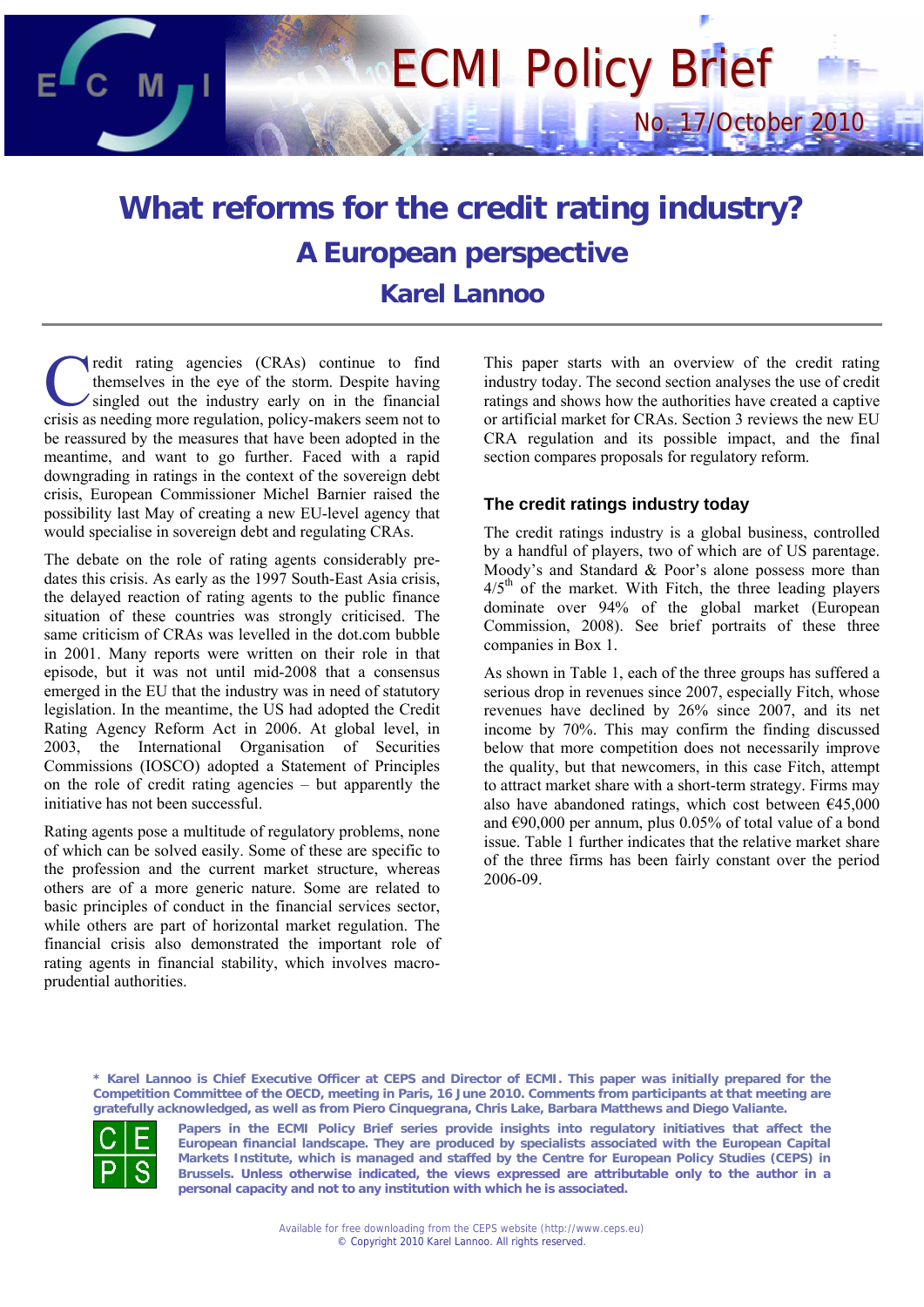#### **2 | Karel Lannoo**

|          |            | 2006   | 2007   | 2008   | 2009   | $\Delta$ 07-09 |
|----------|------------|--------|--------|--------|--------|----------------|
| Moody's  | Turnover   | 2037.1 | 2259   | 1775.4 | 1797.2 | $-20.4$        |
|          | Net income | 753.9  | 701    | 461.6  | 407.1  | $-41.9$        |
| $S\&P's$ | Turnover   | 2750   | 3046.2 | 2653.3 | 2610   | $-14.3$        |
|          | Net income | n.a.   | 440.16 | 327.8  | 307.4  | $-30.2$        |
| Fitch    | Turnover   | 655.6  | 827.4  | 731.2  | 613.5  | $-25.9$        |
|          | Net income | n.a.   | 120.2  | 44     | 35.8   | $-70.2$        |

*Table 1. Turnover and net income of the 'big three' ratings businesses, 2006-09 (\$ millions)* 

*Sources*: 10-K filings to the US SEC by Moody's and McGraw-Hill, other filings by Fimalac and Hoover, S&P's and Fitch's website.

#### *Box 1. The 'Big Three'*

*Moody's* investor services was incorporated in 1914 as a bond rating and investment analysis company. Today, the listed company Moody's Corporation is the parent company of Moody's Investors Service, which provides credit ratings and research covering debt instruments and securities, and Moody's Analytics, which encompasses non-ratings businesses, including risk management software for financial institutions, quantitative credit analysis tools, economic research and data services, data and analytical tools for the structured finance market, and training and other professional services. Combined, they employ about 4,000 persons.

*Standard & Poor's* was incorporated in 1941, following the merger of two firms active in credit risk analysis. Both firms originated in similar circumstances as Moody's, in the context of the huge industrial expansion of the US in the second half of the  $19<sup>th</sup>$  and early  $20<sup>th</sup>$  centuries. S&P was taken over by Mc Graw Hill in 1966, the listed media concern, and it forms the most important part of the group in terms of revenues, and even more so in profits (about 73%), although these have seriously declined since 2007. S&P financial services, which includes the ratings service, employs about 7,500 persons.

*Fitch Ratings* – by far the smaller 'European' player in the sector with headquarters in New York and London – is part of the Fitch Group. The Fitch Group also includes Fitch Solutions, a distribution channel for Fitch Ratings products, and Algorithmics, a leading provider of enterprise risk management solutions. The Fitch Group has been a majority-owned subsidiary (60%) of Fimalac S.A. since 1997, which has headquarters in Paris, and is listed on Euronext, but with a very low free float. Fitch grew through acquisitions of several smaller ratings agents, including IBCA and Duff & Phelps. Fitch employs 2,266 persons.

That the credit rating business is essentially of American parentage should be no surprise, as it is an intrinsic part of the market-driven system pioneered by the US. Unlike the bank-driven model, which is common in Europe, a marketdriven system relies upon a multi-layered system to make it work (Black, 2001). Reputational intermediaries – such as investment banks, institutional investors, law firms and rating agents – and self-regulatory organisations – such as professional federations and standard-setters – play an important role to make the system, in between issuers and supervisors, work. In effect, financial markets are constantly affected by adverse selection mechanisms, and investors need third-party tools such as credit ratings in order to reduce asymmetric information and increase their ability to understand the real risk of financial instruments.

Since there had not been much of a capital market in Europe until recently, banks have essentially performed the creditrisk analysis function, and continue to do so. But the creditrisk analysis function of European banks declined, possibly as a result of the reputational strength of the US capital market model. The introduction of the euro and a set of EU regulatory measures led to the rapid development of European capital markets, and demand for ratings. Moreover, European authorities created a captive market for an essentially US-based industry.

#### **A captive market for CRAs in the EU**

Two forms of 'regulation' have given the CRAs a captive market in the EU: Basel  $II$ ,<sup>1</sup> implemented in Europe as the Capital Requirements Directive (CRD), and the liquidityproviding operations of the European Central Bank (ECB). Both explicitly use the rating structure of the CRAs to determine risk weighting for capital requirement purposes – thresholds in the former case and 'haircuts'2 for the ECB's liquidity-providing operations. The United States does not use either of these practices, as it has not implemented Basel II (largely because because the Federal Reserve did not want to have the vast majority of US banks relying on CRAs for setting regulatory risk weights), and the discount window of the Fed is not based upon ratings. The Dodd-Frank Wall Street Reform and Consumer Protection Act of July 2010<sup>3</sup> goes even further, requiring regulators to remove any references from their rules to "investment grade" and "credit ratings" of securities.<sup>4</sup>

.

<sup>&</sup>lt;sup>1</sup> The second set of the recommendations issued in June 2004 by the Basel Committee on Banking Supervision, Basel II creates an international standard that banking regulators may use in establishing regulations governing how much capital banks must set aside to counter the financial and operational risks they face.

<sup>&</sup>lt;sup>2</sup> A deduction in the market value of securities being held by brokerage and investment banking firms as part of net worth for calculating their net capital

<sup>3</sup> Public Law 111 - 203 - Dodd-Frank Wall Street Reform and Consumer Protection Act (http://www.gpo.gov/fdsys/pkg/PLAW-111publ203/pdf/PLAW-111publ203.pdf).

 $<sup>4</sup>$  Clifford Chance (2010), p. 73.</sup>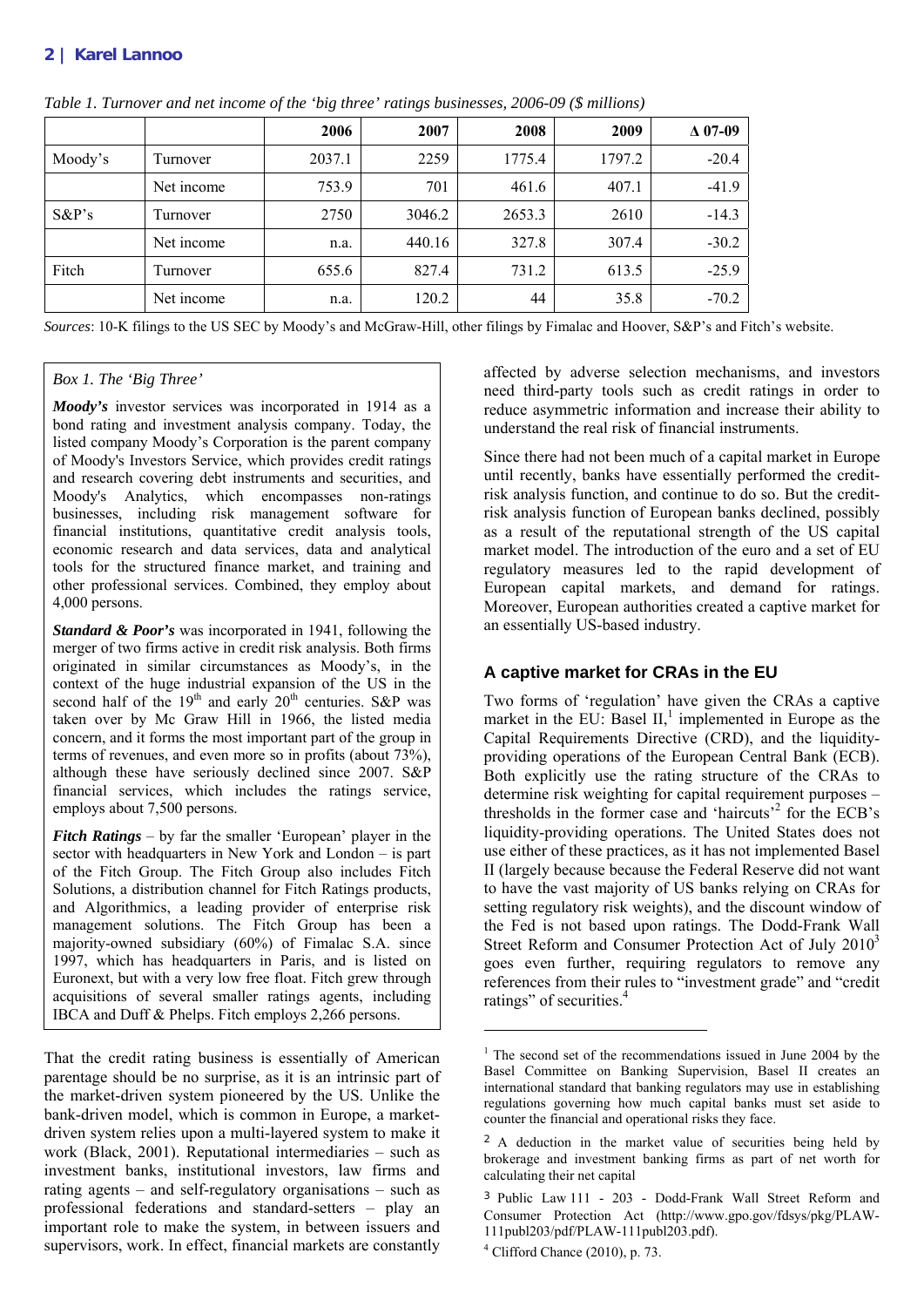The Basel II proposals were finalised in November 2005 after lengthy discussions because of, among other things, its pro-cyclical impact and the use of private sector rating agents. In its 'standardised approach', to be used by less sophisticated banks, it bases risk weightings on rating agents' assessments. The capital requirements increase with the decline in the rating, from 0% for AA-rated (and higher) government bonds, or a minimum of 20% for banks and corporates up to 150% for ratings of CCC or below. However, in the EU's CRD, the risk weighting is 0% across the board for all sovereigns in the European Economic Area (EEA) funded in domestic currency. A zero-risk weighting means that a bank does not have to set any capital aside for these assets. No indication has been given so far that the reliance on rating agents for the risk weightings will be changed in the Basel III proposals, published on 12 September 2010.

Since CRAs were not subject to EU regulation at the time the CRD was adopted, the Committee of European Banking Supervisors (CEBS) issued "Guidelines on the recognition of External Credit Assessment Institutions" in January 2006. These guidelines set criteria for 'determining' external credit assessments on the basis of the CRD risk weights. The use of a rating agent for the purposes of the CRD is thus the prerogative of the national supervisory authorities. For comparison, the Japanese FSA has designated five rating firms as qualified to calculate risk weights for the standardised approach: the Big Three and two smaller Japanese firms.

The use of rating agents is possibly even more prevalent in the assessment of marketable assets used as collateral in the ECB's liquidity-providing operations. The credit assessment for eligible collateral is predominantly based on a public rating, issued by an eligible External Credit Assessment Institution (ECAI). In the ECB's definition, an ECAI is an institution whose credit assessments may be used by credit institutions for determining the risk weight of exposures according to the  $CRD$ <sup>5</sup>. The minimum credit quality threshold is defined in terms of a 'single A' credit assessment,<sup>6</sup> which was temporarily relaxed during the financial crisis to BBB-. If multiple and possibly conflicting ECAI assessments exist for the same issuer/debtor or guarantor, the first-best rule (i.e. the best available ECAI credit assessment) is applied.<sup>7</sup>

The liquidity categories for marketable assets are subdivided into five categories, based on issuer classification and asset type, with an increasing level of valuation haircuts, depending on the residual maturity.<sup>8</sup> An important group of

 $\overline{a}$ 

#### **What reforms for the credit rating industry? |3**

assets in the context of the financial crisis, classified as 'category V', are the asset-backed securities (ABS), or securitisation instruments. The extent to which banks used ABS collateral in liquidity operations rose dramatically after mid-2007, from 4% in 2004 to 18% in 2007 and 28% in 2008 (Fitch, 2010, p. 7). Within ABS, residential mortgagebacked securities (RMBS) form the most important element, exceeding 50%. These securitisation instruments, and in particular the residential mortgage-backed securities segment, were an extremely important market for CRAs. Moody's, for example, assigned the AAA rating to 42,625 RMBS from 2000 to 2007 (9,029 mortgage-backed securities in 2006 alone), and later had to downgrade the assets. In 2007, 89% of those originally rated as investment grade were reduced to junk status.<sup>9</sup>

#### **The EU rating agencies regulation**

As the financial crisis erupted, the developments recounted above and others rapidly led to a policy consensus that rating agents should be regulated at EU level. The proposal for a regulation was published in November 2008, and adopted in April 2009, a minimum interval in EU decisionmaking.10 The regulation was the first new EU legislative measure triggered by the financial crisis. It is also one of the first financial services measures to be issued as a regulation, meaning it is directly applicable, rather than a directive, which has to be implemented in national law.

The EU was not starting from scratch. Back in 2004, further to an own initiative report of the European Parliament (Katifioris report), the European Commission asked the Committee of European Securities Regulators (CESR) for technical advice regarding market practice and competitive problems in the CRAs. In a Communication published in December 2005, it decided that no legislation was needed for three reasons: 1) three EU directives already cover ratings agents indirectly: the market abuse Directive, the CRD and MiFID; 2) the 2004 Code of Conduct Fundamentals for Credit Rating Agencies,<sup>11</sup> published by the IOSCO; and 3) self-regulation by the sector, following the IOSCO Code.<sup>12</sup>

In 2006, in a report for the Commission, the CESR concluded that the rating agents largely complied with the IOSCO Code.13 But concerns remained regarding the oligopoly in the sector, the treatment of confidential

control measures in Eurosystem credit operations, European Central Bank, Press notices, 4 September 2008 and 28 July 2010.

.

11 See http://www.iosco.org/library/pubdocs/pdf/IOSCOPD180.pdf

<sup>5</sup> ECB (2006), *The Implementation of Monetary Policy in the Euro Area*, General documentation on Eurosystem monetary policy instruments and procedures, September, p. 43.

<sup>&</sup>lt;sup>6</sup> "Single A" means a minimum long-term rating of "A-" by Fitch or Standard & Poor's, or a "A3" rating by Moody's (see ECB, 2006, p. 41).

<sup>7</sup> ECB (2008), *The Implementation of Monetary Policy in the Euro Area*, General documentation on Eurosystem monetary policy instruments and procedures, November, p. 42.

<sup>&</sup>lt;sup>8</sup> The liquidity categories were changed in September 2008 and the valuation haircuts increased in July 2010. See latest changes to risk

<sup>&</sup>lt;sup>9</sup> According to Phil Angelides, Chairman of the ten-member Financial Crisis Inquiry Commission appointed by the US government to investigate the causes of the financial crisis, quoted in Bloomberg, 2 June 2010.

<sup>10</sup> Regulation 1060/2009 of 16 September 2009, OJ 17.11.2009.

<sup>&</sup>lt;sup>12</sup> Communication from the Commission on Credit Rating Agencies (2006/C 59/02), OJ C 59/2 of 11.03.2006. It should be added that rating agents were exempted from the Market Abuse Directive (2003/125/EC) rules on conflicts of interest disclosure (see Di Noia & Micossi, 2010, p. 65).

 $13$  CESR's Report to the European Commission on the compliance of Credit Rating Agencies with the IOSCO Code, CERS, 06-545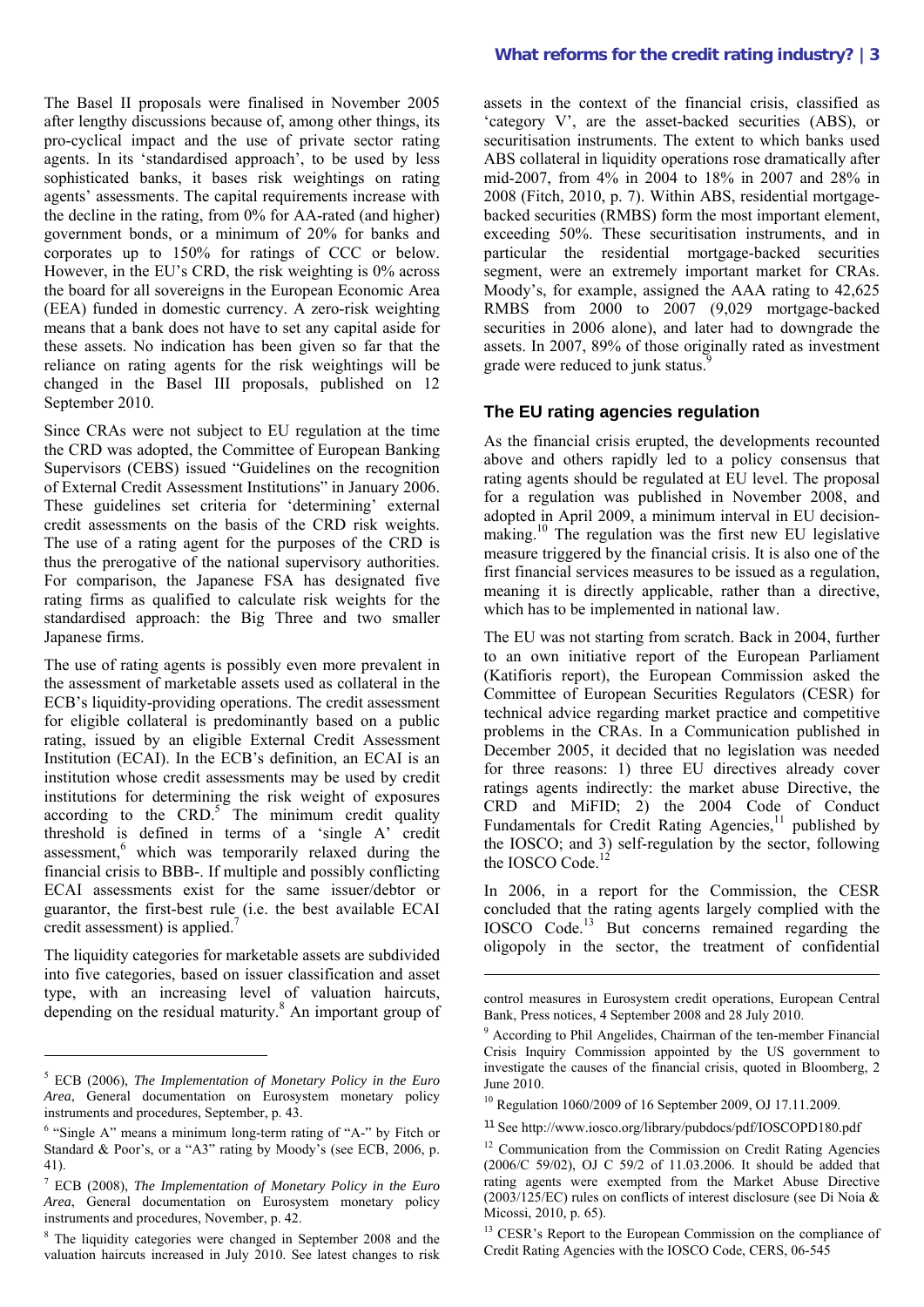information, the role of ancillary services and unsolicited ratings. In a follow-up report published in May 2008, focusing especially on structured finance, the CESR strongly recommended following the international marketdriven approach by improving the IOSCO Code. Tighter regulation would not have prevented the problems emerging from the loans to the US subprime housing market, according to the CESR.

Notwithstanding the CESR's advice, the Commission went ahead and issued a proposal in November 2008, after two consultations in July and September 2008. The EU regulation:

- requires CRAs to be registered and subjects them to ongoing supervision;
- defines the business of the issuing of credit ratings;
- sets tight governance (board structure and outsourcing), operational (employee independence and rotation, compensation, prohibition of insider trading, record keeping) and conduct of business (prohibition of conflicts of interest in the exercise of ratings or through the provision of ancillary services to the rated entity) rules for CRAs;
- requires CRAs to disclose potential conflicts of interest and its largest client base;
- requires CRAs to disclose their methodologies, models and rating assumptions. CESR is mandated to set standards for methodologies and establish a central repository with the historical performance data.

The regulation came into force 20 days after its publication in the Official Journal, on 7 December 2009. But guidance had to be provided by CESR before the regulation could take effect, by 7 June 2010, regarding registration, supervision, the endorsement regime, and supervisory reporting; and by 7 September 2010, regarding enforcement practices, rating methodologies and certification. CESR has to report annually on the application.

The novelty in the regulation is the central role of CESR in providing advice regarding the requirement for registration by a CRA in an EU member state, and in informing all the other member states. The home and host member states to the CRA are required to establish a college and are required to cooperate in the examination of the application and in day-to-day supervision. Host member states are not only those where a CRA has a branch, they are also those where the use of credit ratings is widespread or has a significant impact. In these circumstances, the host country authority may at any time request to become a member of the college (Art. 29.3). Host countries can also act against an agency deemed to be in breach of its obligations (Art. 25). CESR has the authority to mediate between the competent authorities (Art. 31), which had the effect of pre-empting its transformation into a securities market *authority* under the proposals discussed as further to the de Larosière report.<sup>14</sup>

<sup>14</sup> Report of the High-Level Group on Financial Supervision in the EU, chaired by Jacques de Larosière, 25 February 2009, Brussels.

 $\overline{a}$ 

As the industry is essentially of US parentage, a focal point in the discussions was the third country regime. The regulation states that CRAs established in a third country may apply for certification, provided that they are registered and subject to supervision in their home country, and that the Commission has adopted an equivalence decision. However, credit ratings issued in a third country can only be used if they are not of systemic importance to the EU's financial stability (Art. 5.1), meaning that all large CRAs need to be fully registered in the EU system. In addition, credit ratings produced outside the EU have to be endorsed by the CRA registered in the EU, subject to a series of conditions (Art. 4.3). It has been argued that this regime will unnecessarily fragment global capital markets. Foreign companies will be less inclined to raise capital in the EU, as they need a local endorsement of their rating. EU financial institutions will invest less abroad, as the ratings on third country investments may be seen to be of insufficient quality, unless they are endorsed in the EU, or their rating agents are equivalent. The regime could also be qualified as anti-competitive, as smaller CRA without an EU presence, such as the two largest CRAs in Asia, may stop rating EU sovereigns and issuers. Establishing a local presence in the EU could be too costly, and the client base for these ratings would as a result diminish, since they can no longer be used by European banks (St. Charles, 2010).

*Box 2. The Dodd-Frank Bill and CRAs* 

The new EU regime for CRAs is very closely aligned with the new US regime, as introduced by the Dodd-Frank Bill. Whereas the US had already legislated the sector in 2006 with the Credit Rating Agency Reform Act, this was a light regime required CRAs to register with the Securities and Exchange Commission (SEC) in Washington, D.C., as a Nationally Recognized Statistical Rating Organization (NRSRO). The Dodd-Frank Bill fundamentally alters this regime by requiring tight operational (internal controls, conflicts of interest, qualification standards for credit rating analysts) and governance requirements, and detailed disclosure requirements (including disclosure of the methodologies used). The SEC is required to create an Office of Credit Ratings to implement the measures of the Bill, to issue penalties and to conduct annual examinations and reports.

*Source*: Clifford Chance (2010).

.

The amendments tabled by the Commission on 2 June 2010 modify the regulation to accommodate the imminent creation of the European Securities Market Authority (ESMA), and to further centralise the supervision of  $CRAs.<sup>15</sup>$  ESMA would become the sole supervisor, for the sake of efficiency and consistency, doing away with the complex system described above. National supervisors will remain responsible however for the supervision of the use of credit ratings by financial institutions, and can request ESMA to withdraw a license. ESMA can ask the European Commission to impose fines for non-respect of provisions

<sup>&</sup>lt;sup>15</sup> Proposal for a regulation of the European Parliament and of the Council on amending regulation (EC) No 1060/2009 on credit rating agencies, COM(2010) 289/3.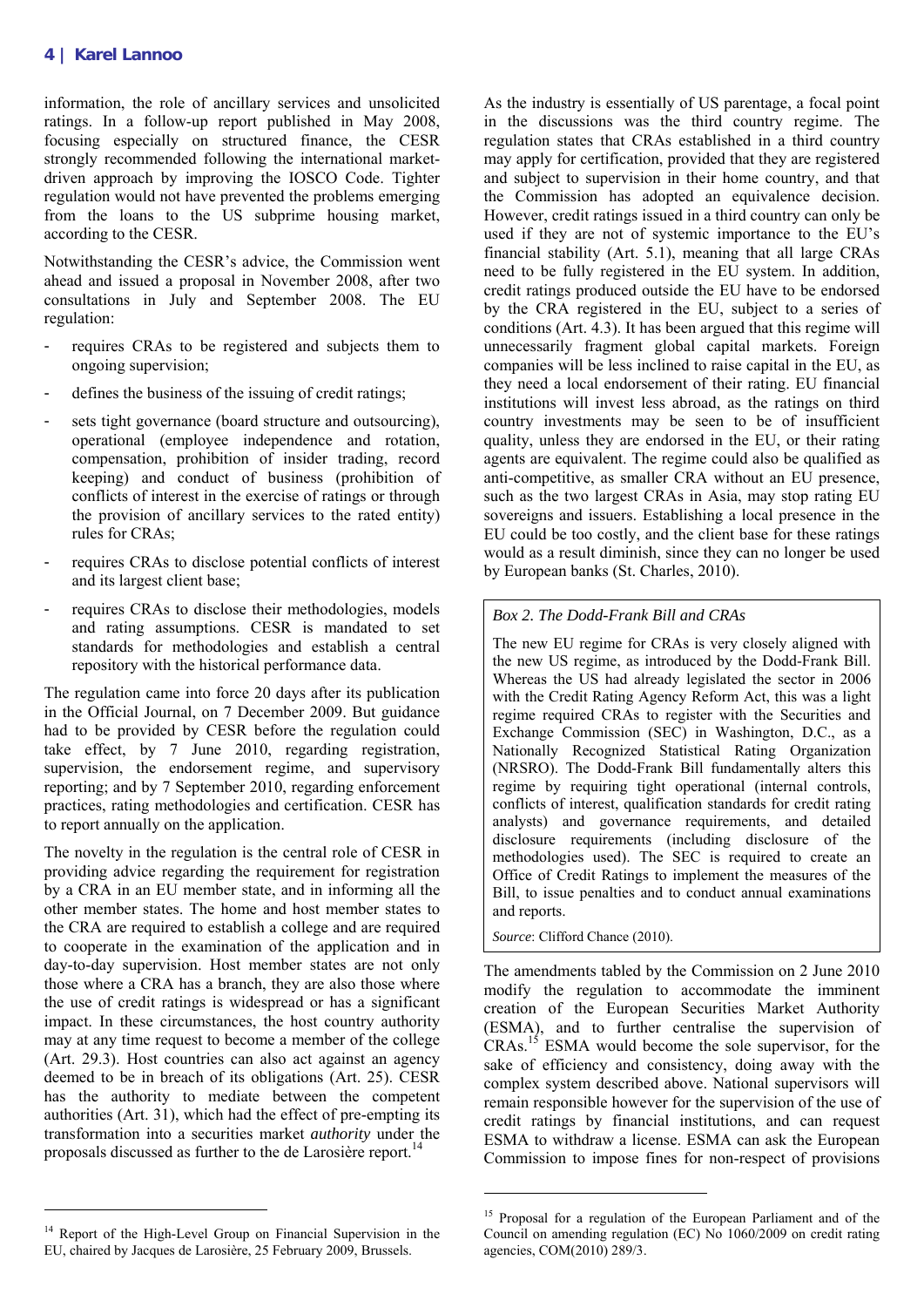of the regulations (see Annex III of the proposal). It can also delegate specific supervisory tasks to national authorities. The proposal does however not propose any involvement of the European Systemic Risk Board (ESRB), which could have been useful in the control of the methodologies and the macroeconomic models used by CRAs. The draft regulation finally requires issuers of structured finance in**s**truments to disclose the same information that they have given to the CRA, as is the case under the US SEC's Rule 17g-5. This change was welcomed by the markets for making both regimes convergent.

#### **The regulatory debate**

The EU's regulation does not alter the fundamental problem that CRAs pose from a public policy perspective: 1) the oligopolistic nature of the industry, 2) the potential conflict of interest through the issuer-pays principle and 3) the public good of the private rating. The EU approach seems to be a second-best solution. A more fundamental review is needed of the business model of the CRAs, and which other industry sectors could provide a useful alternative model.

On the structure of the industry, the EU increases the barriers to entry, by introducing a license and setting tight regulation, rather than taking the oligopolistic nature as one of the fundamental reasons for the abuses. In addition, since statutory supervision of the industry may increase moral hazard, it gives a regulatory 'blessing' and will further reduce the incentives for banks to conduct proper risk assessments. It creates the illusion that the industry will live to the new rules, and that these will adequately supervised.

For Pagano & Volpin (2009), the preferred policy is more drastic: 1) ratings should be paid for by investors, and 2) investors and ratings agencies should be given free and complete access to all information about the portfolios underlying structured debt securities. The investor-pays principle was the rule in the US until the 1970s, but because of increasingly complex securities in need of large resources and the fear of declining revenues resulting from the dissemination of private ratings through new information technologies, the issuer-pays principle was introduced. Pagano & Volpin do not discuss, however, how to deal with free riding. But moving back to the investor-pays principle may also require further regulation to prohibit the sale of ancillary services by CRAs to issuers. The EU regulation goes in the direction of requiring more disclosure (see Annex I, Section E of the regulation), but it is questionable whether investors will read this. On the contrary, given that a supervisory *fiat* has been given, investors may be even less inclined to read all the information, as was demonstrated during the financial crisis.

Making investors pay would bring the ratings agents closer to the profession of analysts and investment advisors, which is regulated under the EU's Market in Financial Instruments Directive (2004/39). MiFID requires investment advisors to be licensed, to act in the best interests of their clients and to identify, disclose and avoid conflicts of interest. MiFID also states that firewalls must be constructed between analysts and sales departments in banks.

Ponce (2009) discusses an interesting alternative to the issuer-pays and investor-pays models: the platform-pays model. He demonstrates on the basis of large data sets that the transition from the investor-pays to the issuer-pays model had a negative impact on the quality of the ratings. Under the issuer-pays model, a rating agency may choose a quality standard below the socially efficient level. In this case, Ponce argues, a rating agency does not internalise the losses that investors bear from investing in low-quality securities. A rating agent may give ratings to low-quality securities in order to increase its revenues. To avoid this, Ponce proposes the 'platform-pays' model, which takes the form of a clearing house for ratings, complemented by prudential oversight of ratings' quality to control for bribery. The platform assigns the agent (based on performance and experience) and the issuer pays up front. This would at the same time overcome the oligopoly problem. The problem with this model, however, is that its governance will need to be completely watertight.

Other research finds that more competition would not necessarily improve standards, however. New entrants do not necessarily improve the quality of ratings – on the contrary. They attract business by friendly and inflated ratings. As competition reduces future rents, it increases the risk of the short-term gains by cheating. In an analysis of the corporate bond markets, Becker & Milbourn (2009) find a significant positive correlation between the degree of competition and the level of the credit ratings (see also Figure 1). Concretely, they find a positive correlation between Fitch's entrance in the market and ratings levels, without exception.

Considering that incentives and reputational mechanisms are key, Larry Harris (2010) proposes an entirely different approach. Taking inspiration from the bonus debate in the banking sector, he proposes to defer a part of the payment based upon results. Given that credit ratings are about the future, the performance of the securities rated would be the indicator for the fees rating agents can charge. An important part of the fees would be put into a fund, against which the ratings agencies could borrow to finance their operations. Disclosure of these deferred contingent compensation schemes would be required, so that investors can decide for themselves which schemes provide adequate incentives.

Another possibility for creating the right incentives is to move to a partnership structure in the rating business, as is common in the audit sector. The audit sector has several similarities with rating agencies: in the type of work, the importance of reputation and global presence, the network economies and the oligopolistic structure, and the conflicts of interest. The audit sector is regulated by an EU Directive (2006/43/EC) that brought the sector under statutory supervision. It sets tight rules on governance and quality control, and limits the degree of non-audit services that audit firms can perform for an audit client. This directive also has an important third country equivalence regime. It is interesting to note in this context is that at least two audit firms have recently expressed an interest in starting a rating business. The downside of the partnership model is the liability problem, however, which will deter many from being active in that way.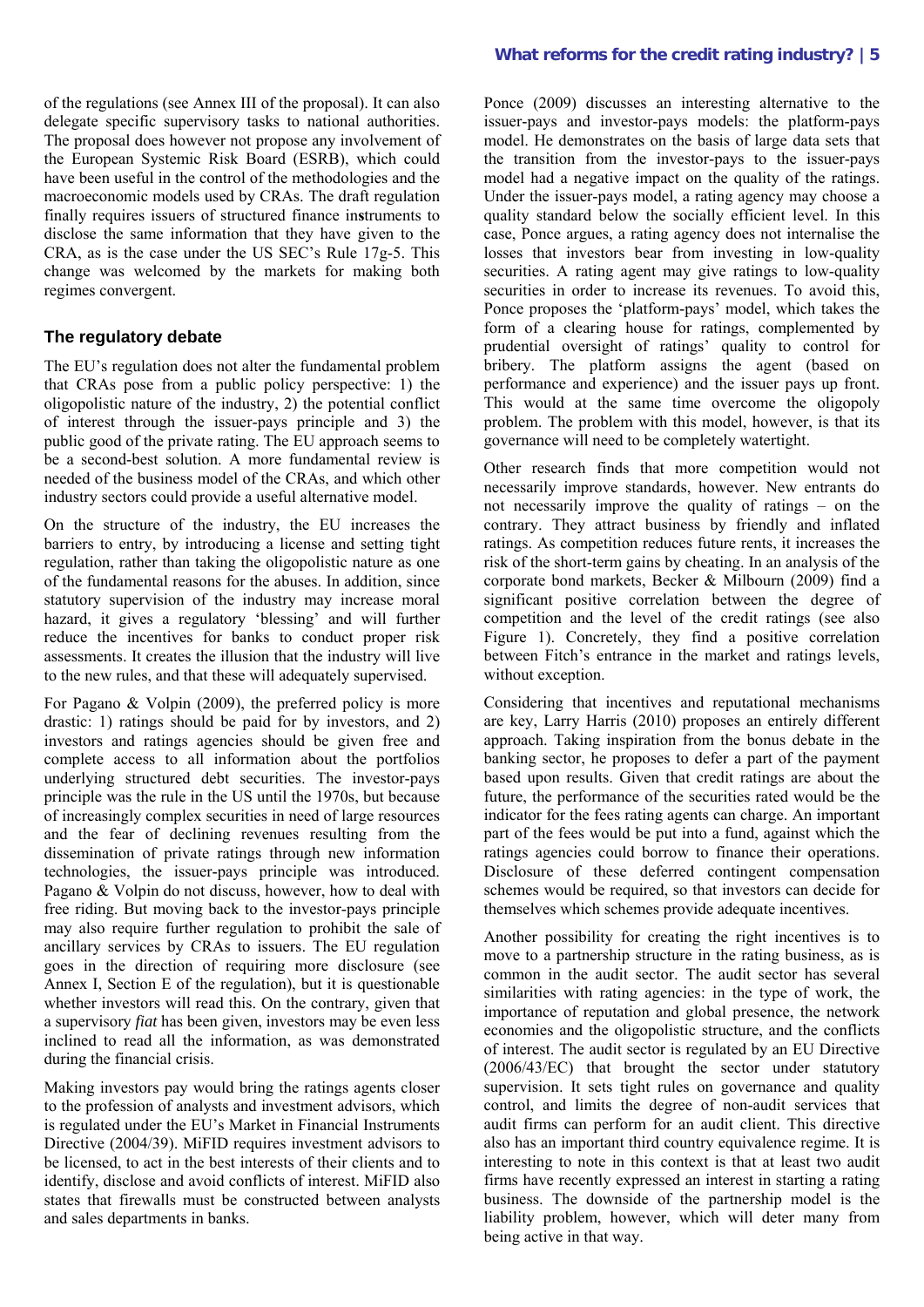#### **6 | Karel Lannoo**



*Figure 1. Firm credit ratings distribution: High and low competition in the industry* 

During the sovereign debt crisis, European and national policy-makers have repeatedly raised the possibility of 'creating' local CRAs, eventually even governmentsponsored entities. A state-controlled CRA would lack independence, and hence credibility, and, as demonstrated above, it is not necessarily more competition that will solve the problem.

#### **Conclusion**

Considering the policy alternatives outlined above, the EU and the US should probably have considered the specificities of the sector more carefully before embarking upon legislation. The legislation that was adopted does not alter the business model of the industry and gives rise to side effects, the most important of which is the supervisory seal. Given the depth of the financial crisis and the central role played by ratings agents, certainly in the EU, a more profound change would be useful, towards the 'platformpays' model or a long-term incentive structure, as discussed above.

The EU regulation, as adopted, consolidates the regulatory role of CRAs in the EU system, but the price is high. It fragments global capital markets, as it introduces a heavy equivalence process, and requires a local presence of CRAs and endorsement of systemically important ratings. It is at the same time protectionist.

Under the new set-up, CESR and its successor, ESMA, are given a central role in the supervision of CRAs, but the question is whether they will be able to cope. The supervisor needs to check compliance with the basic requirements to decide on a licence and to verify adherence to the governance, operational, methodological and disclosure requirements imposed upon CRAs. This is a heavy workload, especially considering that no supervision had been in place until a few months ago. Given the present debate on the role of CRAs in financial stability and the need for technical expertise, the European Systemic Risk Board could have been involved, but this seems not to have been considered, at least for now.

On the other hand, the advantage of having a regulatory framework in place is that the Commission's competition directorate can start scrutinising the sector from its perspective. To our knowledge, the competition policy dimensions of the CRA industry in Europe have not been closely investigated, as no commonly agreed definitions and tools were available at EU level and since the sector is essentially of US parentage. EU registration for the large CRAs will allow the authorities to check their compliance with EU Treaty rules on concerted practices and abuse of dominant position. This may raise some feathers.

#### **References**

- Arbak, Emrah and Piero Cinquegrana (2008), Report of the CEPS-ECMI Joint Workshop on The Reform of Credit Rating Agencies, November (available at www.eurocapitalmarkets.org).
- Becker, Bo and Todd Milbourn (2009), *Reputation and competition: Evidence from the credit rating industry*, Harvard Business School, Working Paper No. 09-051, Cambridge, MA.
- Black, Bernard S. (2001), "The legal and institutional preconditions for strong securities markets", *UCLA Law Review*, Vol. 48, pp. 781-855.
- Cinquegrana, Piero (2009), *The Reform of the Credit Rating Agencies: A Comparative Perspective*, ECMI Policy Brief, February (www.ceps.eu and www.eurocapitalmarkets.org).

*Source*: Becker & Milbourn (2009).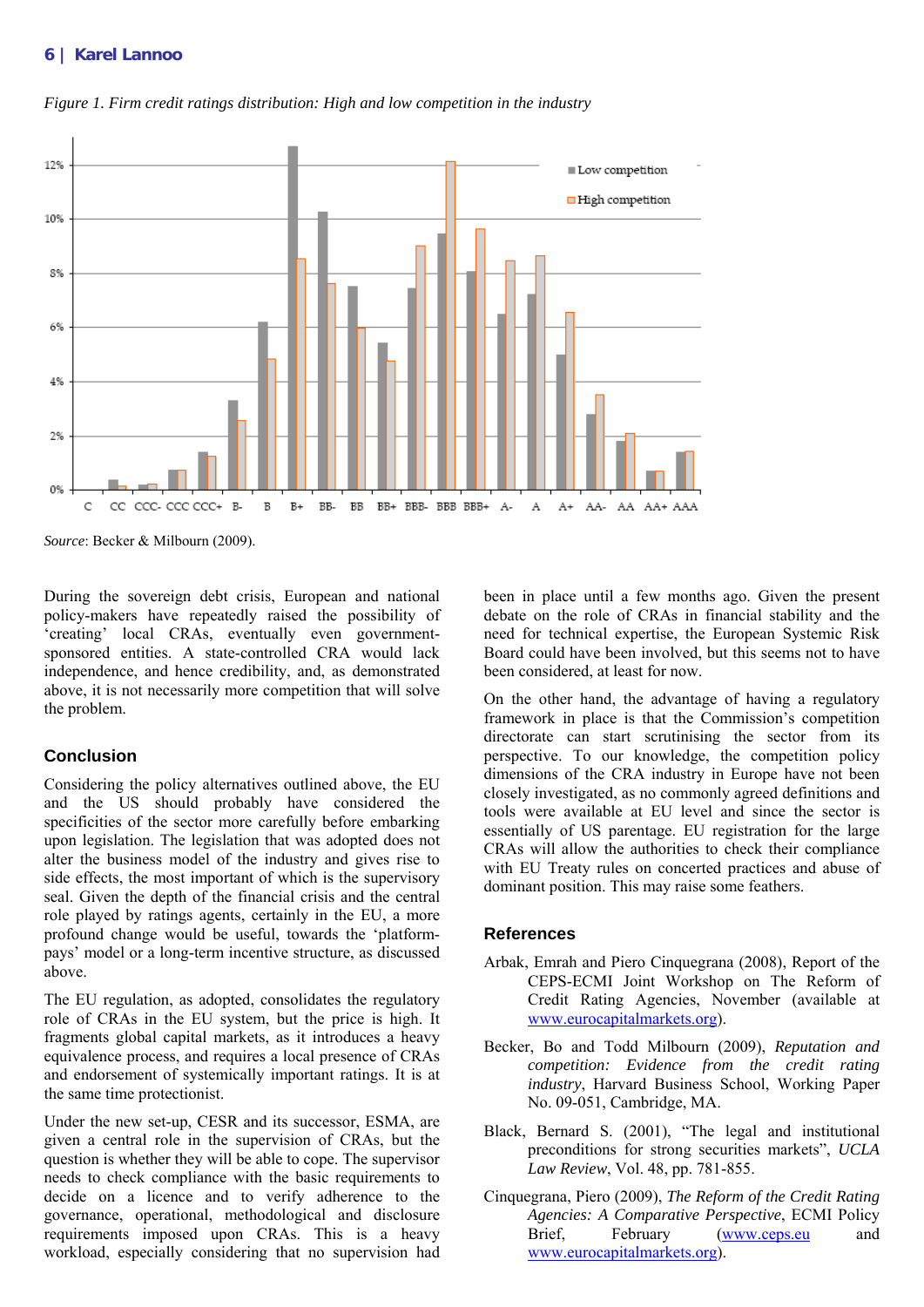#### **What reforms for the credit rating industry? |7**

- Clifford Chance (2010), *Dodd-Frank Wall Street Reform and Consumer Protection Act*, Client Briefing Report, July.
- Coffee, John (2010), "Ratings Reform: A Policy Primer on Proposed, Pending and Possible Credit Rating Reforms", paper presented at a meeting of the OECD Competition Committee, 16 June, Paris.
- Di Noia, Carmine and Stefano Micossi with Jacopo Carmassi and Fabrizia Peirce (2009), *Keep it Simple: Policy Responses to the Financial Crisis*, CEPS Paperback, CEPS, Brussels, March.
- ECB (2008), *The Implementation of Monetary Policy in the Euro Area*, General documentation on Eurosystem monetary policy instruments and procedures, November, Frankfurt.
- ECB (2006), *The Implementation of Monetary Policy in the Euro Area*, General documentation on Eurosystem monetary policy instruments and procedures, September, Frankfurt.
- European Commission (2008), Commission staff working document accompanying the proposal for a regulation of the European Parliament and of the Council on Credit Rating Agencies – Impact assessment, SEC/2008/2746 final, November.
- European Commission (2010), Proposal for a regulation of the European Parliament and the Council on amending Regulation (EC) No 1060/2009 on credit rating agencies, June.
- Fitch (2010), "The Role of the ECB –Temporary Prop or Structural Underpinning?", Special Report, 11 May.
- Harris, Larry (2010), "Pay the rating agencies according to results", *Financial Times*, 4 June.
- IMF (2010), *Global Financial Stability Report*, Washington, D.C., September
- Pagano, Marco and Paolo Volpin (2009), "Credit Ratings Failures: Causes and Policy Options", in Mathias Dewatripont, Xavier Freixas and Richard Portes (eds), *Macroeconomic Stability and Financial Regulation: Key Issues for the G20,* VoxEU, 2 March (http://www.voxeu.org/index.php?q=node/3167).
- Ponce, Jorge (2009), "The Quality of Credit Ratings: A Two-Sided Market Perspective", August (http://www.bcu.gub.uy/autoriza/peiees/jor/2009/iees 03j3471009.pdf).
- Richardson, Matthew and Lawrence J. White (2009), "The Rating Agencies: Is regulation the answer?", in Viral V. Acharya and Matthew Richardson (eds), *Restoring Financial Stability*, New York: Wiley.
- St. Charles, Christina (forthcoming 2010), "Regulatory Imperialism: The Worldwide Export of European Regulatory Principles on Credit Rating Agencies", *Minnesota Journal of International Law*, Summer.